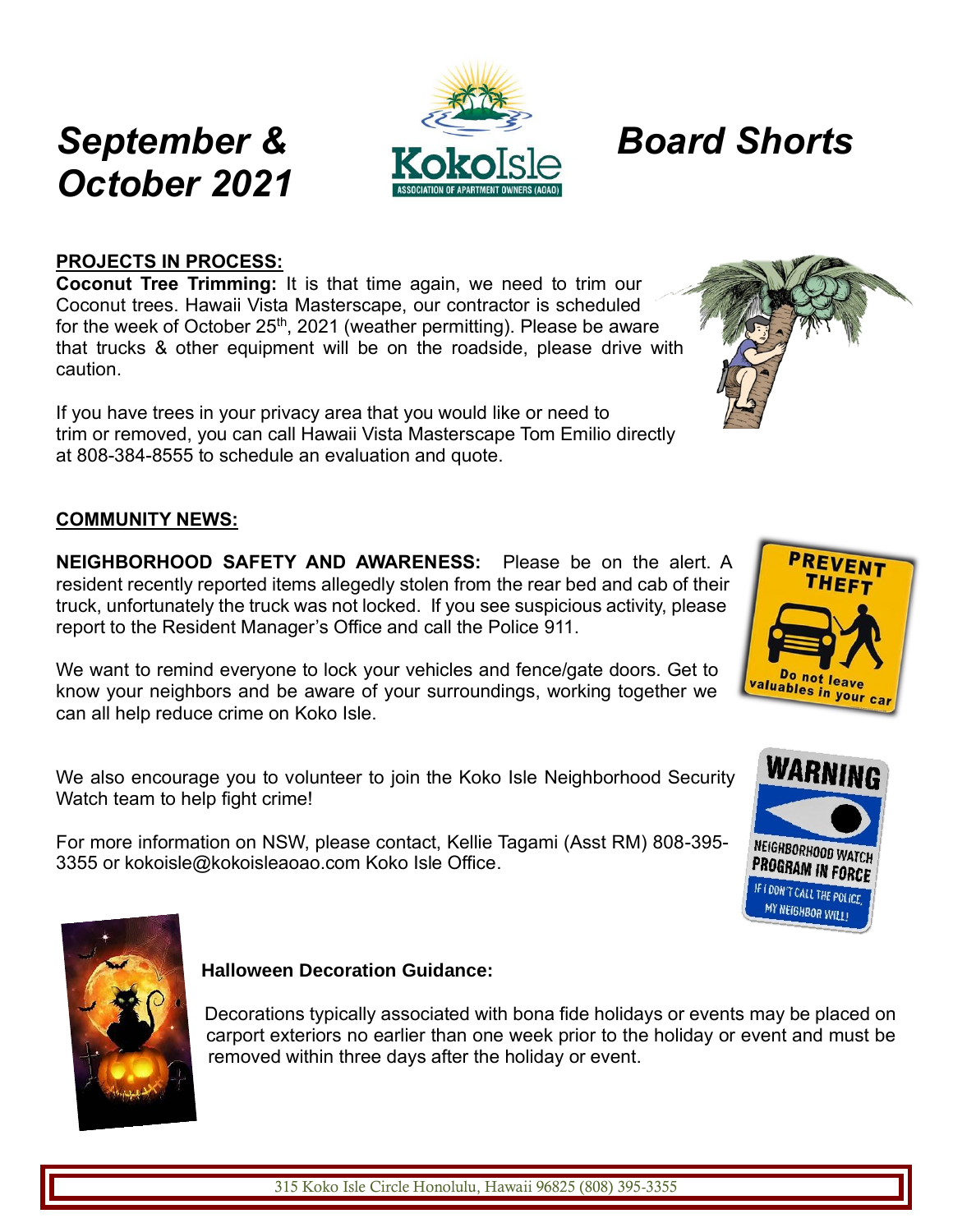#### **Holiday Season Decorations:**

The COVID-19 pandemic has had a major effect on our lives. We can all agree that 2020 and 2021 have been tough years — so if we are looking for a bit of joy in our lives right now, a Koko Isle neighbor suggested that we begin by celebrating the Holiday Season early. As a result, the Koko Isle Board of Directors approved allowing the community to display Holiday or Christmas decorations early for this year beginning on Nov. 1<sup>st</sup>, 2021, to help spread joy a little sooner!



For this year only, Holiday Season Decorations may be displayed from Nov. 1<sup>st</sup>, 2021, to Jan. 10<sup>th</sup>, 2022. The carport and adjacent walkway/planter may be used for Christmas and/or New Year Decorations and are normally allowed between the dates of December 2 and January 10, inclusive, each year. No decoration may cause any damage, be attached to any other common element structure, or be attached to any common element planting.

**Join Koko Isle Community Website FrontSteps:** Koko Isle encourages every unit resident to register with the new Community Website FrontSteps through Hawaiiana. This service-oriented website gives owners the ability to view account balances, make payments, and receive notices and bulletins from the AOAO on Community issues. There is also a FREE App to use on your phone or pad! We have 37 Owners signed up so far!!!

To register for this service, simply fill out an online enrollment request form at ownerenrollment.hmcmgt.com. Once this form is submitted, you will receive an invitation via email to complete the enrollment process. Just follow the link and instructions provided in your email invitation. For additional questions or personalized assistance regarding the owner registration process, please visit www.hmcwebsupport.com. If you did not receive an email from [kokoisle@kokoisleaoao.com](mailto:kokoisle@kokoisleaoao.com) to register for Frontsteps, check you spam or junk folder. Or email the Koko Isle Office at [kokoisle@kokoisleaoao.com.](mailto:kokoisle@kokoisleaoao.com) We hope that this service will provide you with an easy and convenient way to access the information you need!

#### **Community Amenities:**

**Pool & Club House:** There is no change to the C&C Guidance issued on Aug. 25th, 2021, that Honolulu is in a Modified Tier 5 Level of its Pandemic Plan, limiting social gatherings to 10 indoors and 25 outdoors. As a result, Koko Isle AOAO has updated its community amenity restrictions accordingly. In the Club House, you can book an event limited to 25 people. The Swimming Pool is open without reservations, must still sign in for contact-tracing purposes and is limited to 25 people total in the pool area.

**Guest and Reserved Parking:** No cars towed, and only 1 Parking Citation issued in September.

**Approved Koko Isle Board Meeting Minutes:** Available in Resident Manager's Office.

#### **Up Coming Events:**

Board Zoom Meeting: Monday November 8<sup>th</sup>, 2021 6:00pm **Veteran's Day:** November 11th, 2021 Koko Isle Office Closed Thanksgiving Holiday: Nov. 25<sup>th</sup>, 2021 Koko Isle Office Closed



Distributed 10/13/2021

315 Koko Isle Circle Honolulu, Hawaii 96825 (808) 395-3355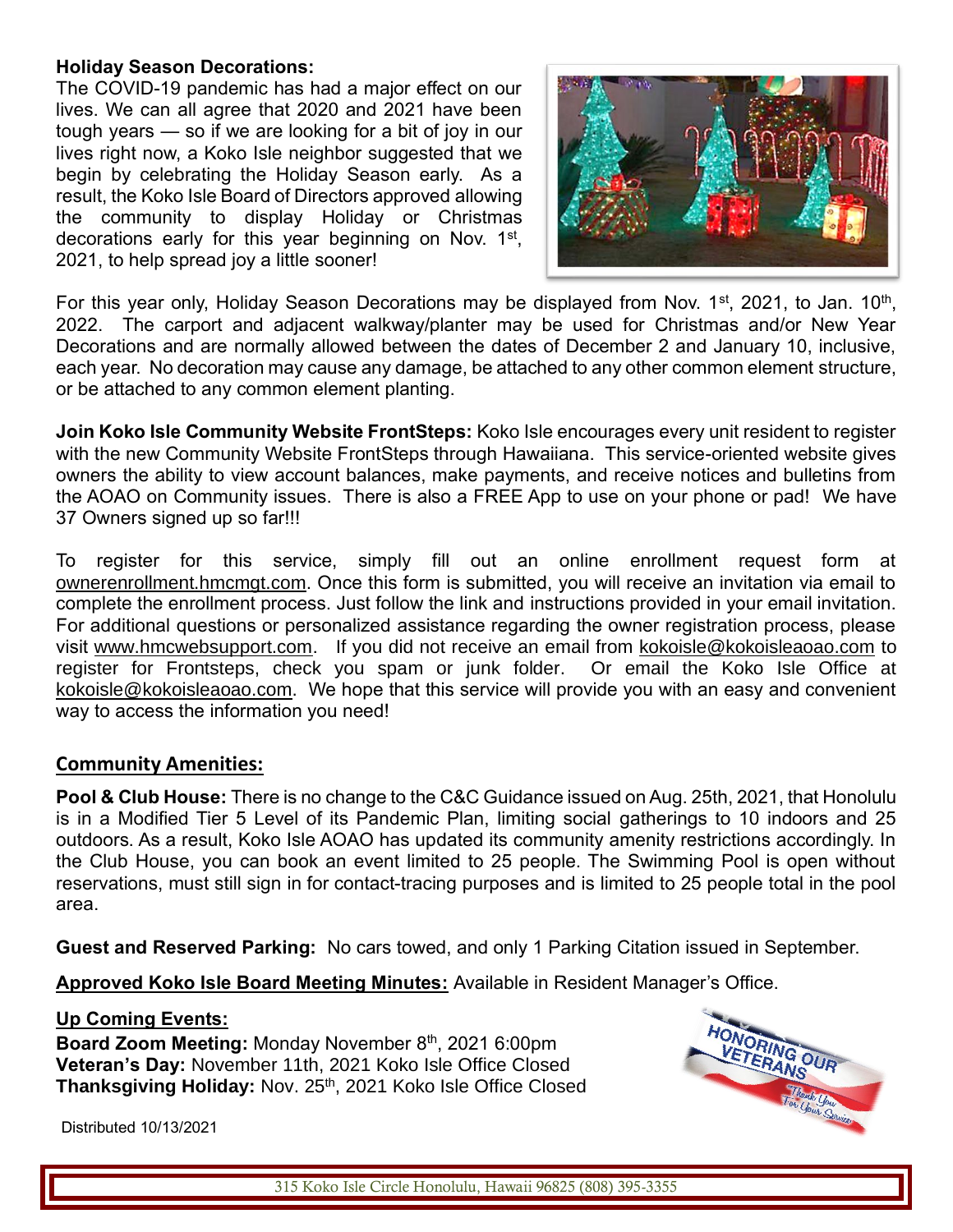# **Hawaii Kai Marina - Activity Zone:**

- 1. The area designated as "Activity Zone" on  $\underline{\text{Exhibit B}}$  $\underline{\text{Exhibit B}}$  $\underline{\text{Exhibit B}}$  may be used for sailing and foiling activities (as defined herein in Section 1.K) from 8:00 A.M. to sunset.
- 2. Users in this area should generally move in a counter clockwise direction with due regard to safe navigation and prudent seamanship.
- 3. Motorized vessels passing through the Activity Zone must maintain speeds at the slower of 5 knots or slow/no wake.
- 4. Prior to exiting the Activity Zone, all vessels must reduce speed to the slower of 5 knots or slow/no wake.
- 5. Water sport activities may be suspended or revoked at any time by the Marina Manager and/or staff in the event such activities are deemed a hazard to safety or property.
- 6. The registered owner of a vessel shall assume the full responsibility for any and all liability arising out of or in connection with their water sport activity conducted on the marina.



**HAWAII KAI MARINA COMMUNITY ASSOCIATION** 

315 Koko Isle Circle Honolulu, Hawaii 96825 (808) 395-3355